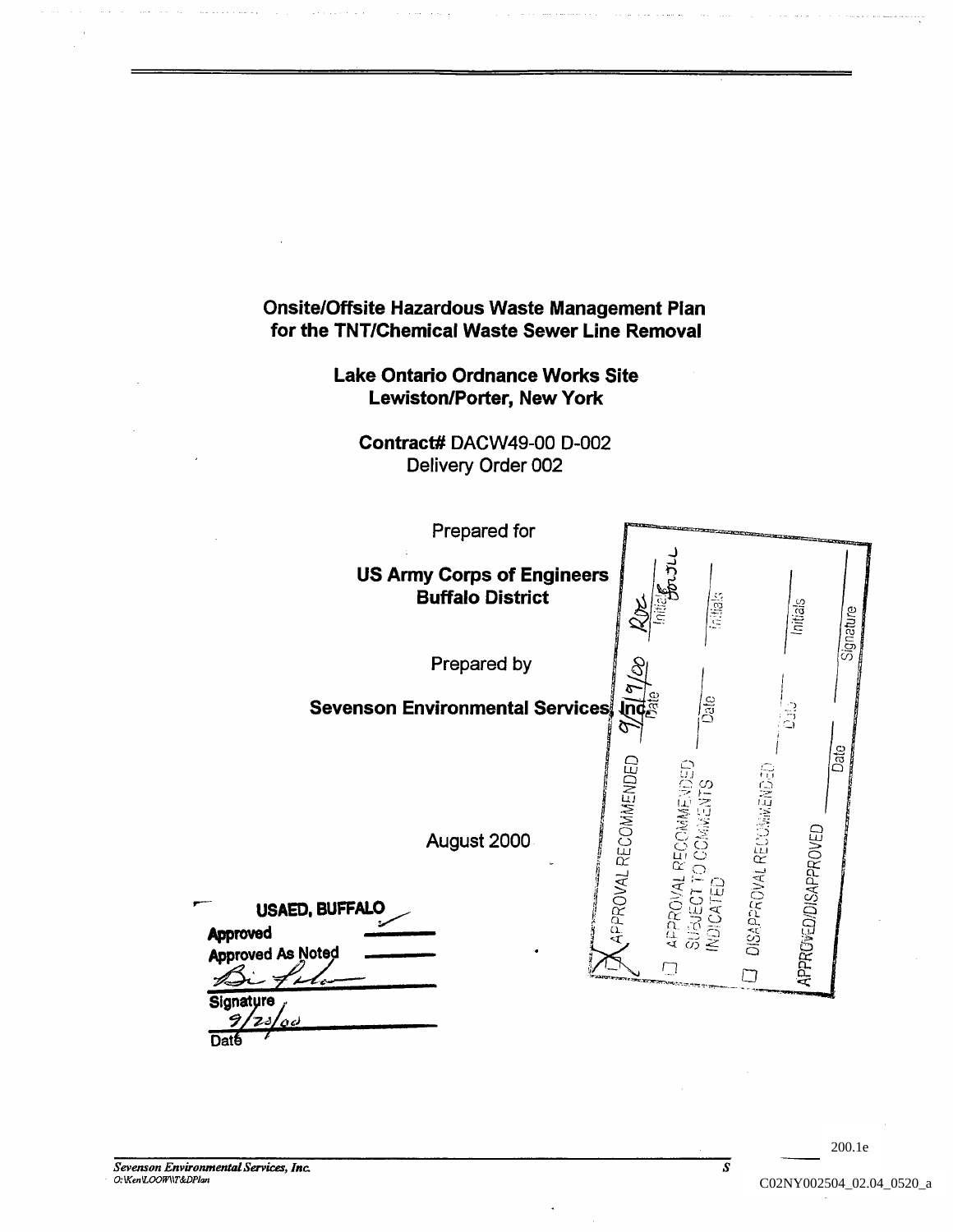## Table of Contents

## 1.0 IDENTIFICATION OF WASTES

- .1 Lift Station Water
- 1.1.1 Waste Hauler
- 1.1.2 Lift Station Water Disposal
- 1.2 TNT Line Waters
- 1.2.1 Waste Hauler
- 1.2.2 TNT Line Water Disposal
- 1.3 TNT Line Sludges
- 1.3.1 Waste Hauler
- 1.3.2 TNT Line Sludge Waste Disposal
- 1.4 CWS Line Soils
- 1.4.1 Waste Hauler
- 1.4.2 CWS Soils Waste Disposal
- 1.5 Municipal (Office) Waste Disposal
- 1.6 Sanitary Services

## 2.0 PRE-TRANSPORT REQUIREMENTS

- 2.1 DOT-Required Placards
- 2.2 Example of Placards

## 3.0 MODE AND ROUTE OF TRANSPORTATION

- 3.1 Type of Transporter
- 3.2 Transporter Capacity
- 3.3 Anticipated Shipment Frequency
- 3.4 Transportation Route and Estimated Transit Time
- 3.5 Temporary Off-Site Storage

## 4.0 REGULATIONS

- 4.1 Weight and Size Limitations
- 4.2 Vehicle Licensing and Registration Requirements

## 5.0 SAMPLE SHIPPING PAPERS

5.1 Summary and Examples of Shipping Papers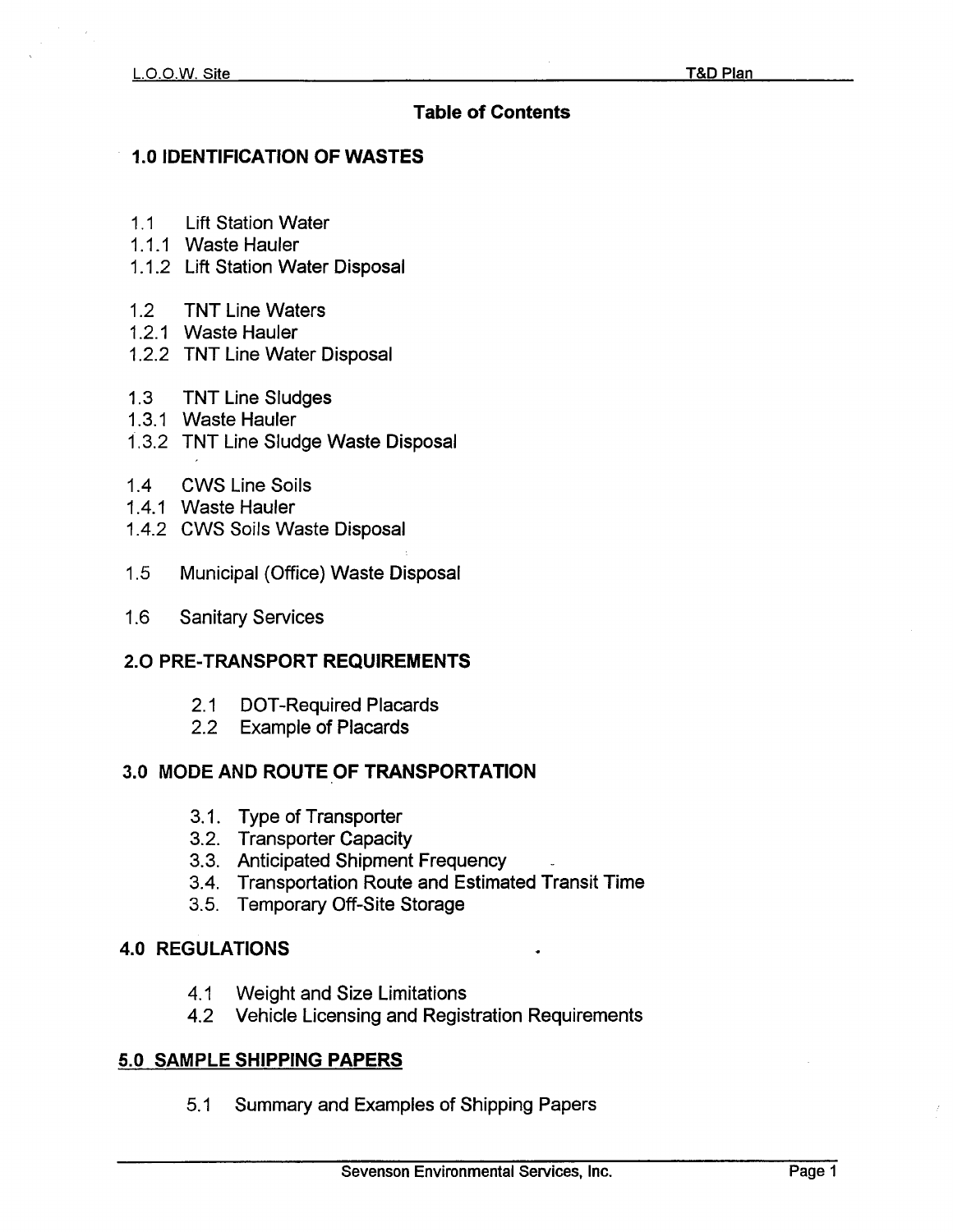$\bar{1}$ 

# 6.0 TRANSPORTATION QA PROGRAM

6.1 Truck Inspection Criteria and Corrective **Action Procedure**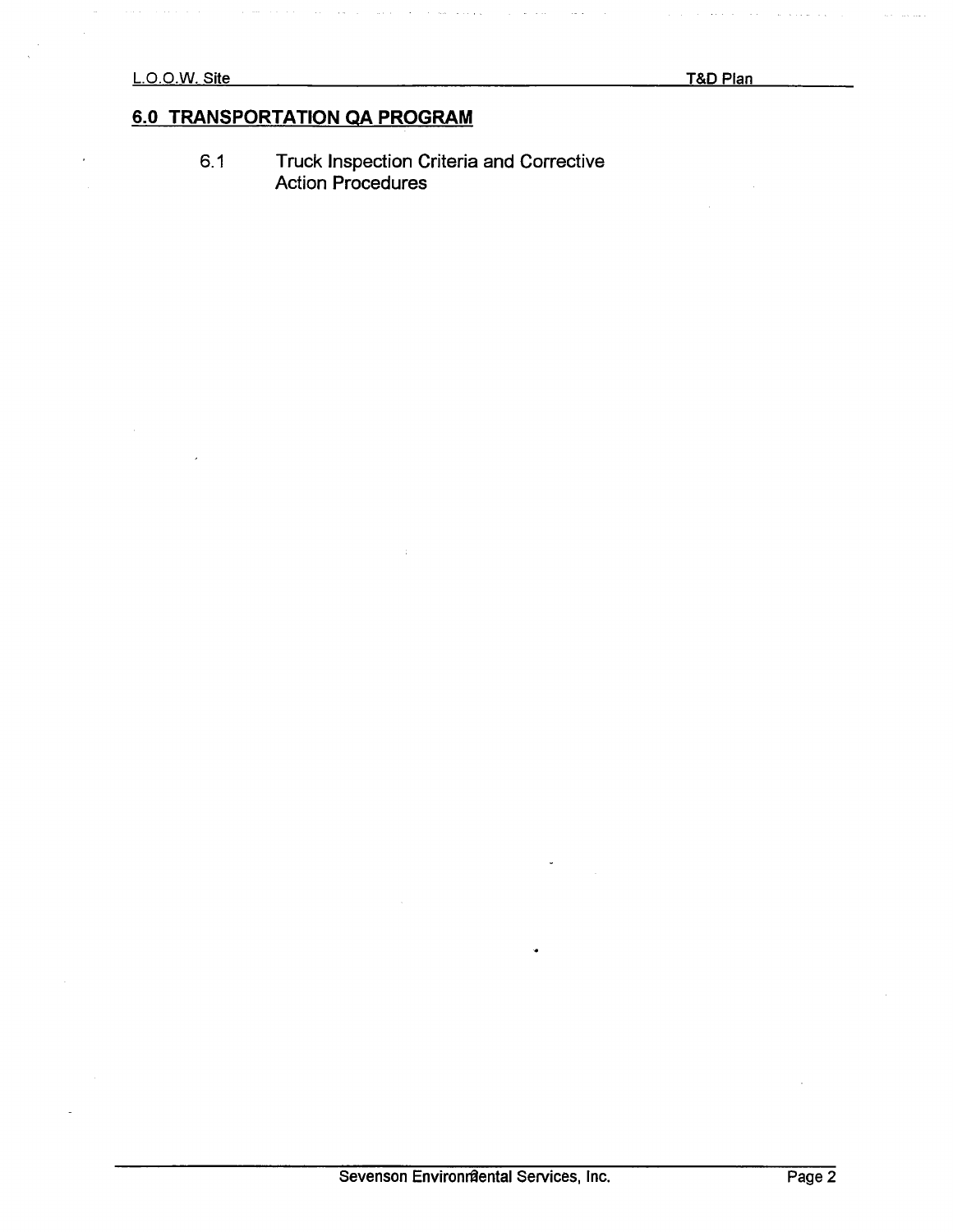### 1.0 Identification of Wastes

This Waste Disposal Plan covers all aspects of transport and disposal of various waste materials generated as part of the TNT/Chemical Waste Sewer Line Removal Project at the Lake Ontario Ordnance Works(L.O.O.W.) Site(the Site) located in the Towns of Lewiston/Porter, New York.

### 1.1 Lift Station Waters

### 1.1.1 Waste Hauler

#### Sevenson Environmental Services

NY-DEC Transporter Number: 9A-237 2749 Lockport Road Niagara Falls, NY 14305 Name of Responsible Contact: Gary Rose Telephone Number: 716 284-0431 Unit of Measure for Costing Purposes: Hour

Sevenson will provide a 3000 gallon CUSCO™ vacuum tanker unit to transport Lift Station Waters from the Site to CWM Chemical Services for aqueous treatment

#### 1.1.2 Lift Station Water Disposal

Facility Name: CWM Chemical Services, Inc. USS EPA ID Number: NYD 049 836 679 Facility Location: 1550 Balmer Road, Model City, NY 14107 Name of Responsible Contact: Don Kopacz Telephone Number: 716 754-8231 Unit of Measure for Costing Purposes: Gallon

CWM Chemical Services, Inc. will be providing aqueous treatment For Lift Station waters at their permitted wastewater treatment facility.

### 1.2 TNT Line Waters

#### 1.2.1 Waste Hauler

NY-DEC Transporter Number: 9A-237 2749 Lockport Road Niagara Falls, NY 14305 Name of Responsible Contact: Gary Rose Telephone Number: 716 284-0431 Unit of Measure for Costing Purposes: Hour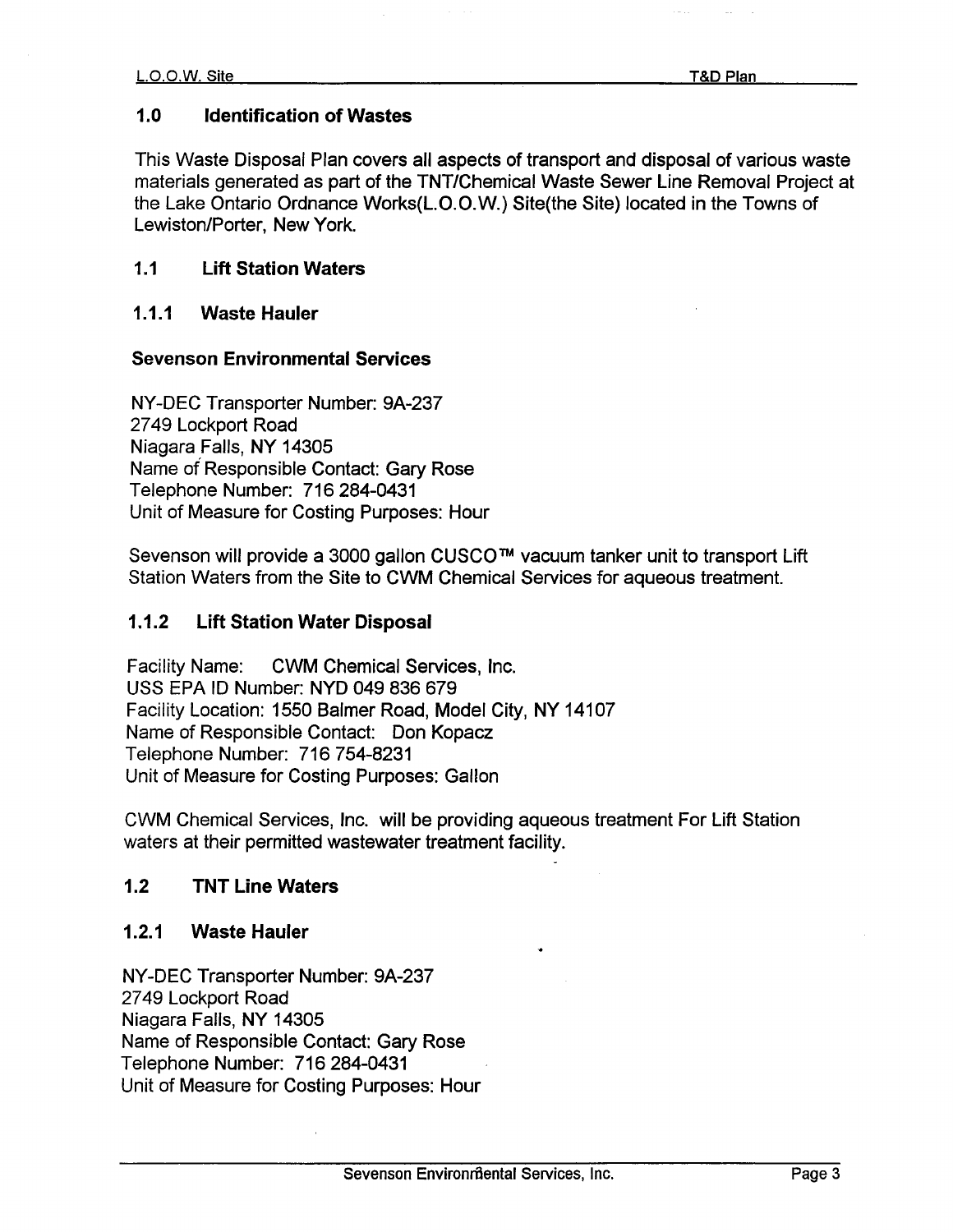Sevenson will provide a 3000 gallon CUSCO<sup>™</sup> vacuum tanker unit to transport TNT Line Waters from the Site to CWM Chemical Services for aqueous treatment

## 1.2.2 TNT Line Water Disposal

Facility Name: CWM Chemical Services, Inc. USS EPA ID Number: NYD 049 836 679 Facility Location: 1550 Balmer Road, Model City, NY 14107 Name of Responsible Contact: Don Kopacz Telephone Number: 716 754-8231 Unit of Measure for Costing Purposes: Gallon

CWM Chemical Services, Inc. will be providing aqueous treatment for TNT Line Waters at their permitted wastewater treatment facility

## 1.3 TNT Line Sludges

### 1.3.1 Waste Hauler

Transporter: Price Trucking, Inc. US EPA ID Number: NYD 048 487 931 Facility Location: 67 Beacon Street, Buffalo, NY 14220 Name of Responsible Contact: Jonathon Price Telephone Number: 716 822-1414 Unit of Measure for Costing Purposes: Hour

Price Trucking Company will provide a box trailer to ship drummed TNT Line Sludge waste materials to CWM Chemical Services, Inc., Model City, New York.

## 1.3.2 TNT Line Sludge Disposal

Facility Name: CWM Chemical Services, Inc. USS EPA ID Number: NYD 049 836 679 Facility Location: 1550 Balmer Road, Model City, NY 14107 Name of Responsible Contact: Don Kopacz Telephone Number: 716 754-8231 Unit of Measure for Costing Purposes: Drum

CWM Chemical Services, Inc. will be accept drums of TNT Line Sludges for storage, re-manifesting, and trans-shipment to their incinerators in Port Arthur, Texas, or East Liverpool, Ohio.

## 1.4 CWS Line Soils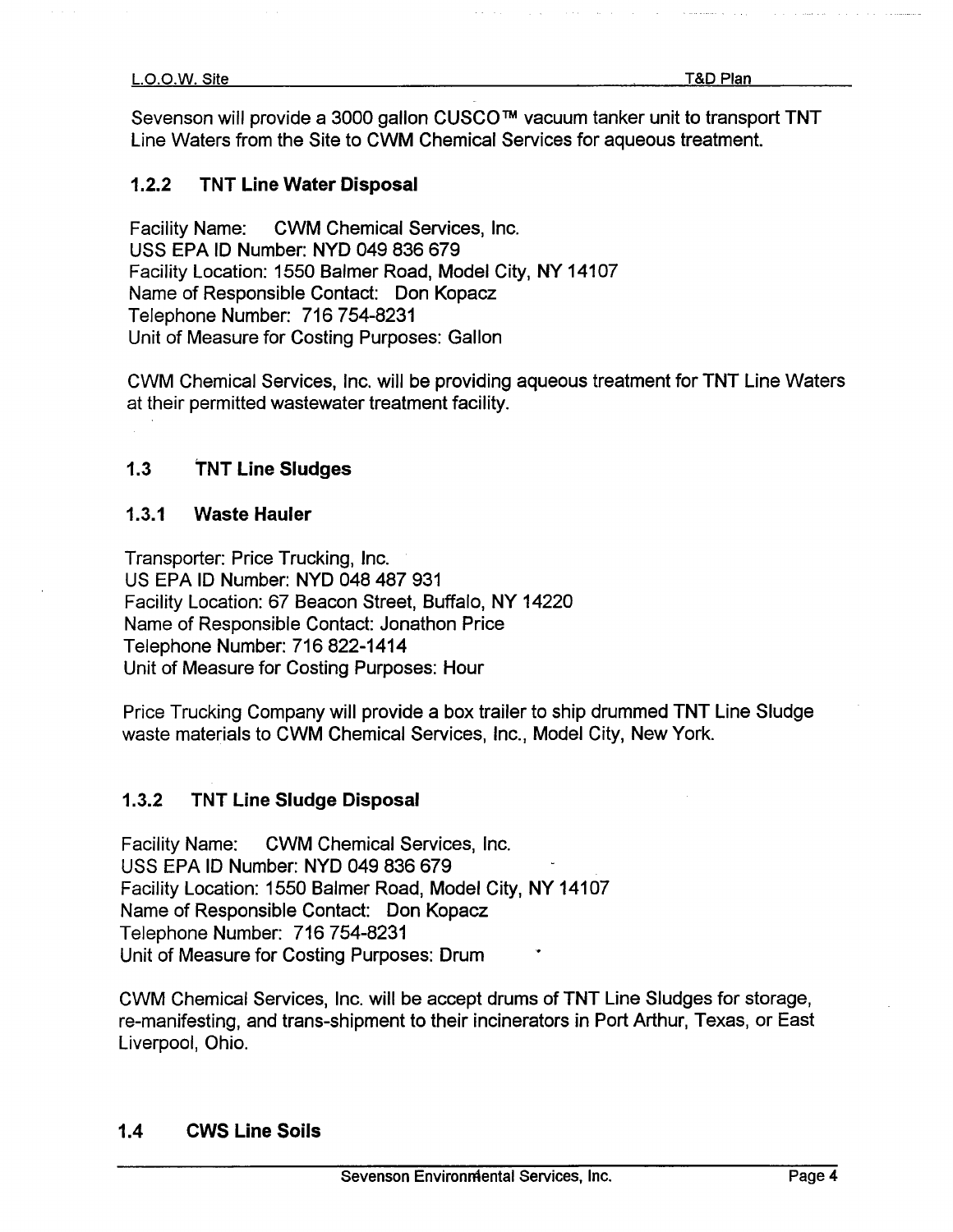### 1.4.1 Waste Hauler

Transporter: Price Trucking, Inc. US EPA ID Number: NYD 048 487 931 Facility Location: 67 Beacon Street, Buffalo, NY 14220 Name of Responsible Contact: Jonathon Price Telephone Number: 716 822-1414 Unit of Measure for Costing Purposes: Hour

Price Trucking Company will provide aluminum body dump trailers to transport CWS Line Soils to CWM Chemical Services, Inc., Model City, New York.

## 1.4.2 CWS Line Waste Disposal

Facility Name: CWM Chemical Services, Inc. EPA ID Number: NYD 049 836 679 Facility Location: 1550 Balmer Road, Model City, NY Name of Responsible Contact: Don Kopacz Telephone Number: 716 754-8231 Unit of Measure for Costing Purposes: Ton

CWM Chemical Services, Inc. will be provide treatment and/or landfill disposal of CWM Line Soils at their permitted landfill facility in Model City, NY.

List of All Permits, Licenses, Letters of Approval Held By The Proposed RCRA/TSCA Facility Pertaining to TNT/Chemical Sewer Line Wastes See information provided in Appendix A.

List of All Permits, Licenses, Letters of Approval Pending By The Proposed RCRA/TSCA Facility Pertaining to TNT/Chemical Sewer Line Wastes None

#### Describe the Waste Management Units

RCRA/TSCA permitted aqueous and solid waste treatment facility and landfill

#### Date of Last Compliance Inspection

| USEPA TSCA | October 21, 1999      |
|------------|-----------------------|
| NYDEC RCRA | March 27 and 28, 2000 |

#### 1.5 Municipal (Office) Waste Disposal

Modern Disposal Services, Inc., of Model City, New York, provides a trash dumpster and periodically removes all office waste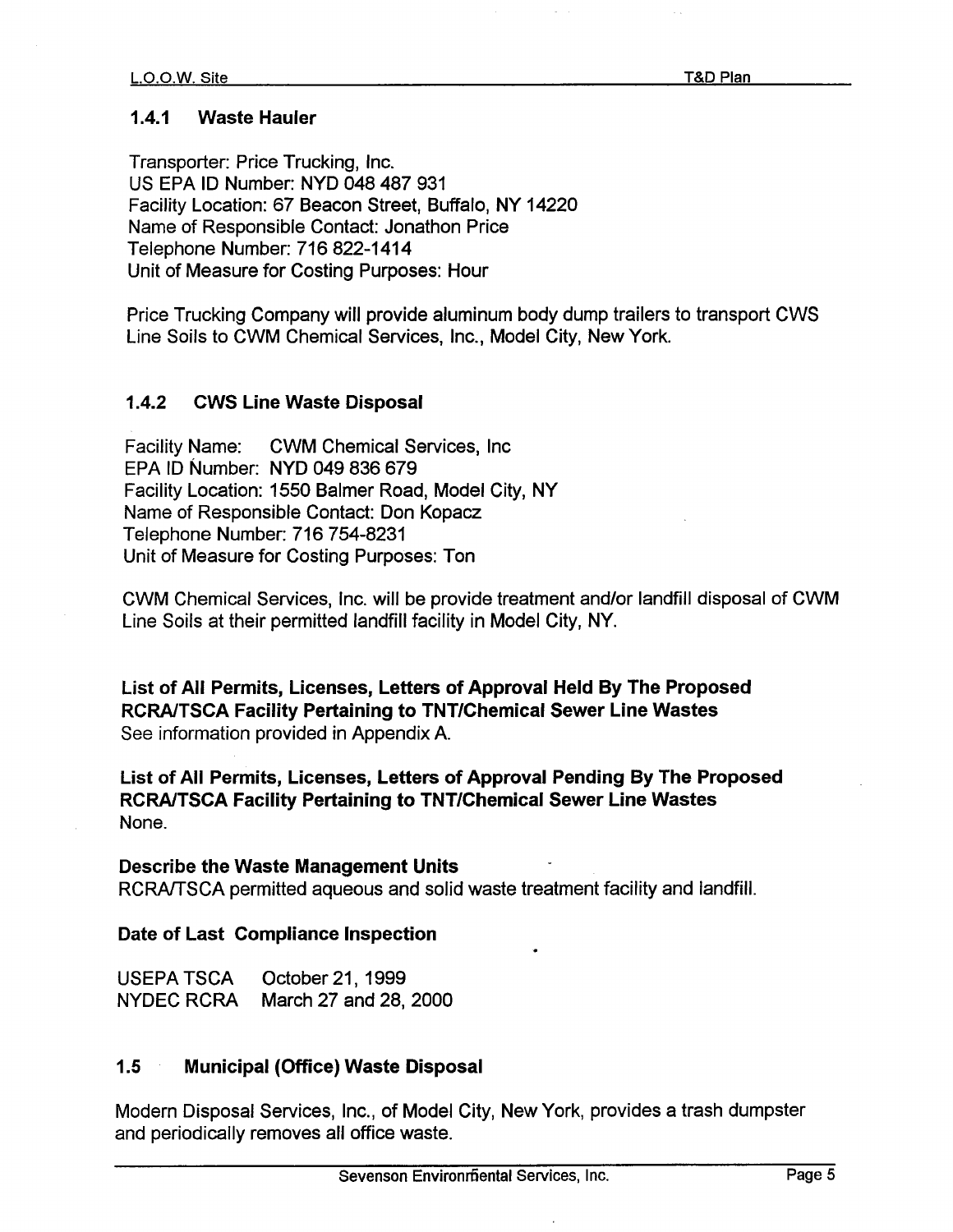## 1.6 Sanitary Services (Port-a-Johns)

Modern Disposal Services, Inc., of Model City, New York, provides and maintains Porta-Johns at the Site for use by site workers

## 2.0 Pre-Transport Requirements

# 2.1 DOT-Required Placards

All transport vehicles shipped to CWM, Chemical Services from the L.O.O.W. Site will travel on private access roads to their destination. No public highways will be traversed during deliveries. As such, no D.O.T. placarding will be required for the transport vehicles

Any Dot and/or RCRAITSCA regulated materials transhipped from CWM Chemical Services(i.e. drummed sludges for incineration) will be transported in properly placarded, permitted vehicles. It is anticipated that DOT description for the sludges removed from portions of the TNT lines will be RQ. Waste Polychlorinated biphenyls. UN2315, PG II, (PCB), (Benzene). The required placard for this material is the Class 9, Hazardous Materials with PCB labels on the transport vehicle

One placard and one PCB label will be affixed in a place that is clearly visible on each side and on each end of the transport container. The position, durability, color, size and type of the placard and the PCB label will comply with all requirements set forth by 49 CFR Section 172,504, 172,508, 172.516, 172.519, 172.331, and 172,332.

Office Waste and Sanitary Facility Waste from the Site are not considered D.O.T or RCRA/TSCA hazardous. They will be transported by truck for disposal by the appropriate municipal or private entity or subcontractor for offsite management. No D.O.T. placarding of this material shall be required.

## 2.2 Example of Placards

The above mentioned placard will be vinyl and measure 10.75"  $\times$  10.75" and be imprinted with the numbers 2315. The PCB label will be vinyl and measure  $6" \times 6"$ . An example of this placard and PCB label is included in Attachment B of this plan. If during the completion of the project additional designation placards are required, this plan will be amended to included examples of each

## 3.0 Mode and Route of Transportation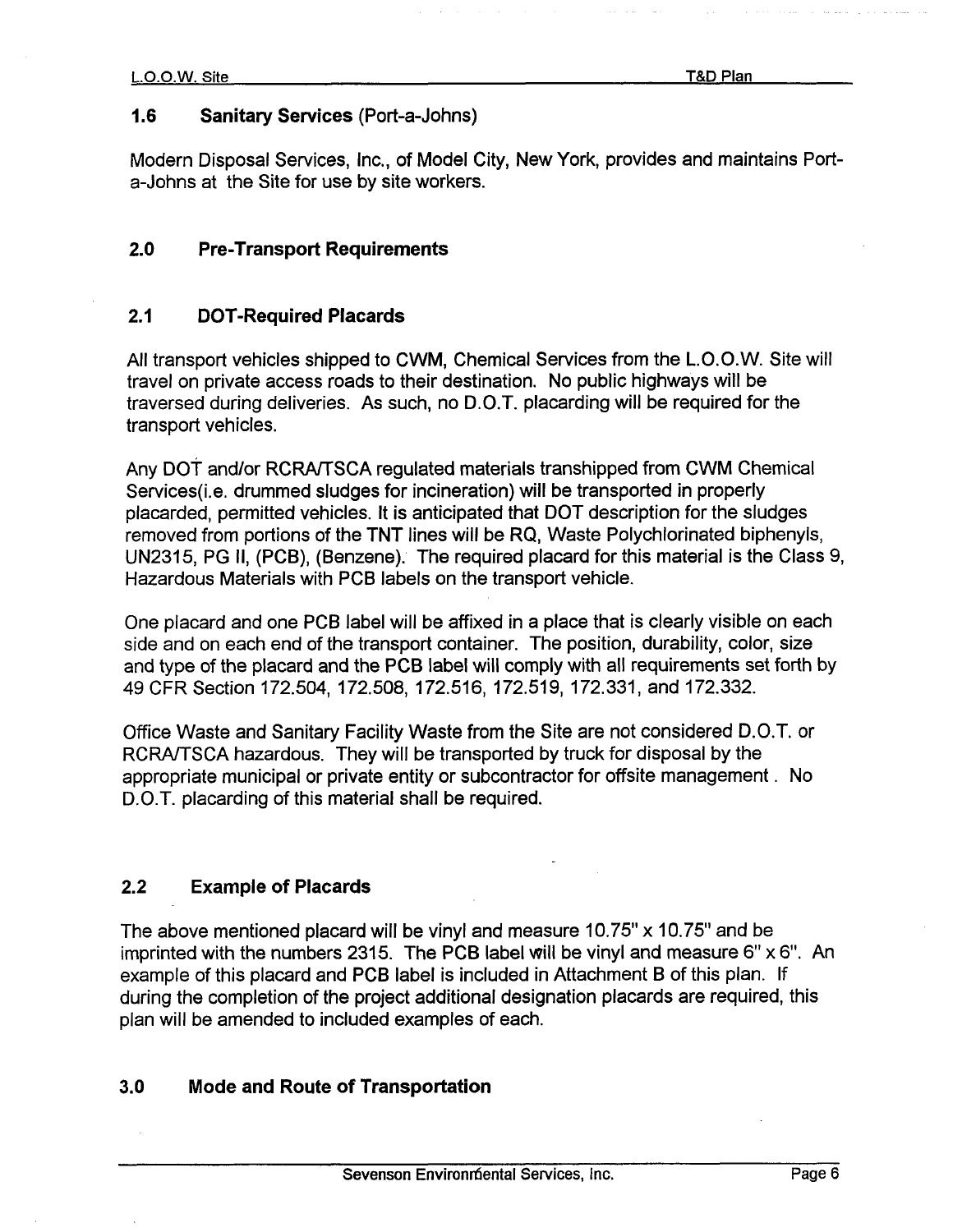# 3.1 Type of Transporter

The transportation method proposed for this project incorporates bulk solid, bulk liquid, and drum quantity truck carriers.

Bulk solid wastes will be loaded directly into polypropylene-lined aluminum-bodied dump trailers for transport to CWM Chemical Services, Inc.

Bulk liquids will be loaded into vacuum tankers for transport to the aqueous trteatment facility at CWM Chemical Services, Inc.

Any drummed wastes generated at the Site will loaded into a box van trailer for transport to CWM Chemical Services, Inc.

# 3.2 Transporter Capacity

The bulk solid dump trailers will measure approximately 40' long (outside dimensions). 8' wide (outside dimensions) and 7' high. Each dump trailer will hold approximately 40 cubic yards or between 22-25 tons of material

The bulk liquids will be transported in vacuum tanker units. Each vacuum tanker measures approximately 30 feet in length and is capable of transporting 3500 gallons of liquid waste

Drums of waste generated at the Site may be shipped in box van trailers. Each box van is approximately 53' long(outside dimensions), 8' wide(outside dimensions) and 10' 6" high. Each box van utilized will be equipped with a lift gate for ease of loading and can carry approximately (80) 55-gallon drums.

## 3.3 Anticipated Shipment Frequency

Empty dump trailers for bulk solids will be loaded from outside the temporary storage pad exclusion zone area. All full trailers will be immediately tarped to prevent the infiltration of precipitation and any possible drying/dusting problems

One vacuum tanker unit will be utilized to transport bulk liquids to CWS Chemical Services aqueous treatment plant. The vacuum unit will load water from the temporary storage tanks at the Site and make multiple delivery rounds per operational day

Box van trailers for drums will be scheduled as necessary as drums are generated and characterized for disposal during completion of the project

Office Solid waste will be collected in appropriate containers(dumpsters) onsite and pickup up on a weekly basis by a municipal waste contractor.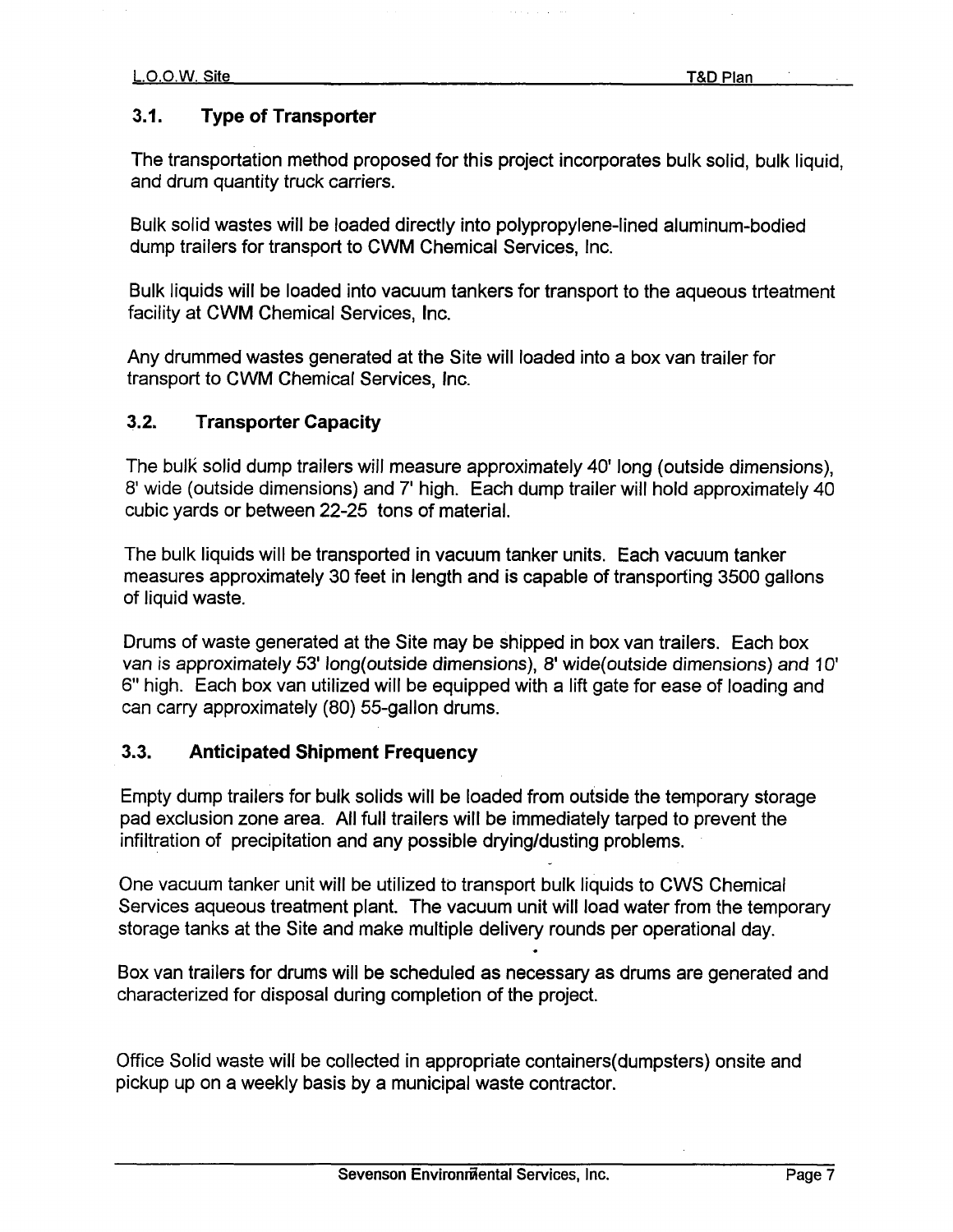Sanitary Facility Wastes will be collected on a minimum weekly basis, or more frequently as required, by the Septic disposal contractor in septic waste vacuum tanker.

## 3.4 Transportation Route

The bulk solid dump trailers will be called to the site on an as required basis. The trucks will enter the Site by either accessing CWM Chemical Services, Inc., main entrance gate or through a service gate to the south of the TNT/CWS Lines area. Regardless of entry point, the transporters deliveries will be scheduled by Sevenson Environmental and confirmed with the USACE and CWM Chemical Services Once loaded, they will exit the TNT/CWS Line work area and proceed to CWS Chemical Services scale house for acceptance

Vacuum tankers will enter the Site through one of these access points and will proceed to the Aqueous Treatment facility along the CWM Site road

All vehicles for the shipment of drummed waste entering and exiting the Site will utilize these routes. All Municipal Solid wastes and Sanitary Waste transport vehicles will also utilize these routes

## 3.5 Temporary Off-Site Storage

All transport vehicles will travel directly to their intended disposal facility. No offsite temporary storage of Site materials is anticipated. Should mechanical failure or driver injury necessitate the unscheduled storage of materials once the vehicle is en route Sevenson will be immediately notified by the appropriate parties. Sevenson will make the USACE aware of any transport irregularities and will coordinate with USACE to resolve any difficulties

If possible, the vehicle should be returned to the L.O.O.W. Site or removed to the transporter's own secure facility or service yard until alternate arrangements can be made. If this is not possible, another facilities secured yard or lot will be desirable.

## Section 4.0 Regulations

## 4.1 Weight and Size Limitations

The bulk solid dump tgrailers and their associated transport vehicle furnished by the transporters will have a legal over-the-road weight capacity of 80,000 pounds gross weight. Each tractor and trailer combination will vary slightly in payload capacity, so the driver of the vehicle will be consulted prior to exiting the Site to confirm payload appropriateness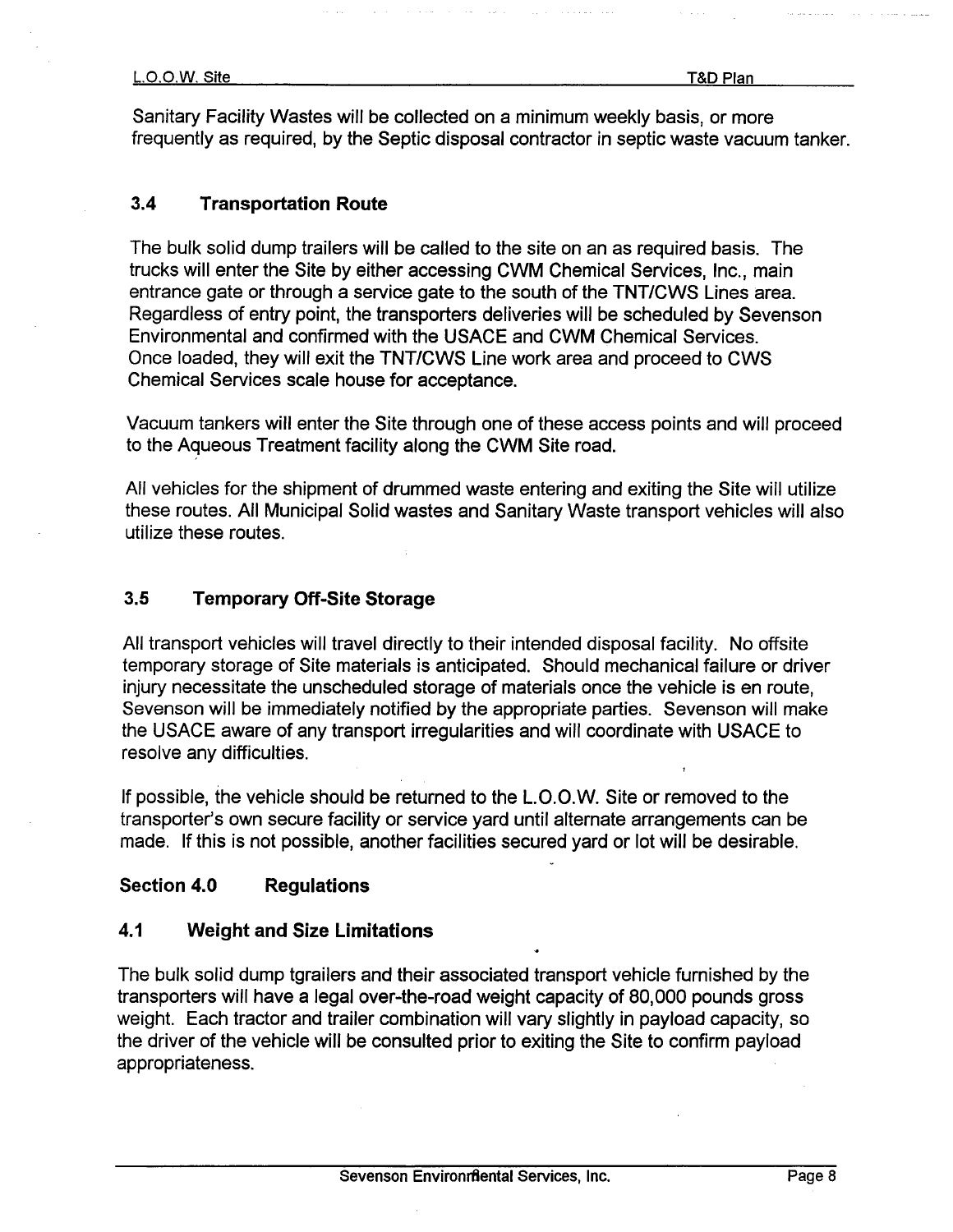All other types of transport vehicles will be subject to limitations according to their manufacturers requirements. All hauling weights will be confirmed with the driver and their respective dispatcher prior to the first removal of a particular waste from the Site.

# 4.2 Vehicle Licensing and Registration Requirements

See Section 1.0 of this Plan

# Section 5.0 Sample Shipping Papers

# 5.1 Summary and Examples of Completed Shipping Papers

The required shipping papers for each shipment of RCRA/TSCA regulated waste from the Site will consist of an Hazardous Waste Manifest, Landban Disposal Restriction(LDR) Form, a PCB Inventory Form(PCB waste only) and a truckers' bill of lading

One set of forms will be provided for load. When ready to exit the Site, the truck driver will be presented the completed paperwork. He will sign the manifest as directed, and carry the manifest, LDR, PCB Inventory(as required), and bill of lading in his cab at all times until he arrives at the disposal facility

All other solids wastes or liquids shall be shipped with the shipping documentation(bill of lading, receipt ticket, etc.) supplied by the appropriate subcontractor.

# Section 6.0 Transportation QA Program

## 6.1 Truck Inspection Criteria and Corrective Action Procedures

## Truck Integrity

All truck/transport vehicles should be inspected immediately upon arrival at Site for punctures, cracks, or protrusions. It is the responsibility of the appropriate transportation subcontractor to deliver well-maintained, usable transport vehicles to the Site and the responsibility of Sevenson to determine if the vehicle is fit to carry the specific waste. If the vehicle is not acceptable to Sevenson, the subcontractor shall be notified immediately that the vehicle has been rejected and arrangements shall be made for replacement

## **Lining and Tarping Procedures**

All bulk solid hazardous waste transport vehicles will be lined with a woven polyethylene liner. The liners will have two end flaps and side flaps which extend over